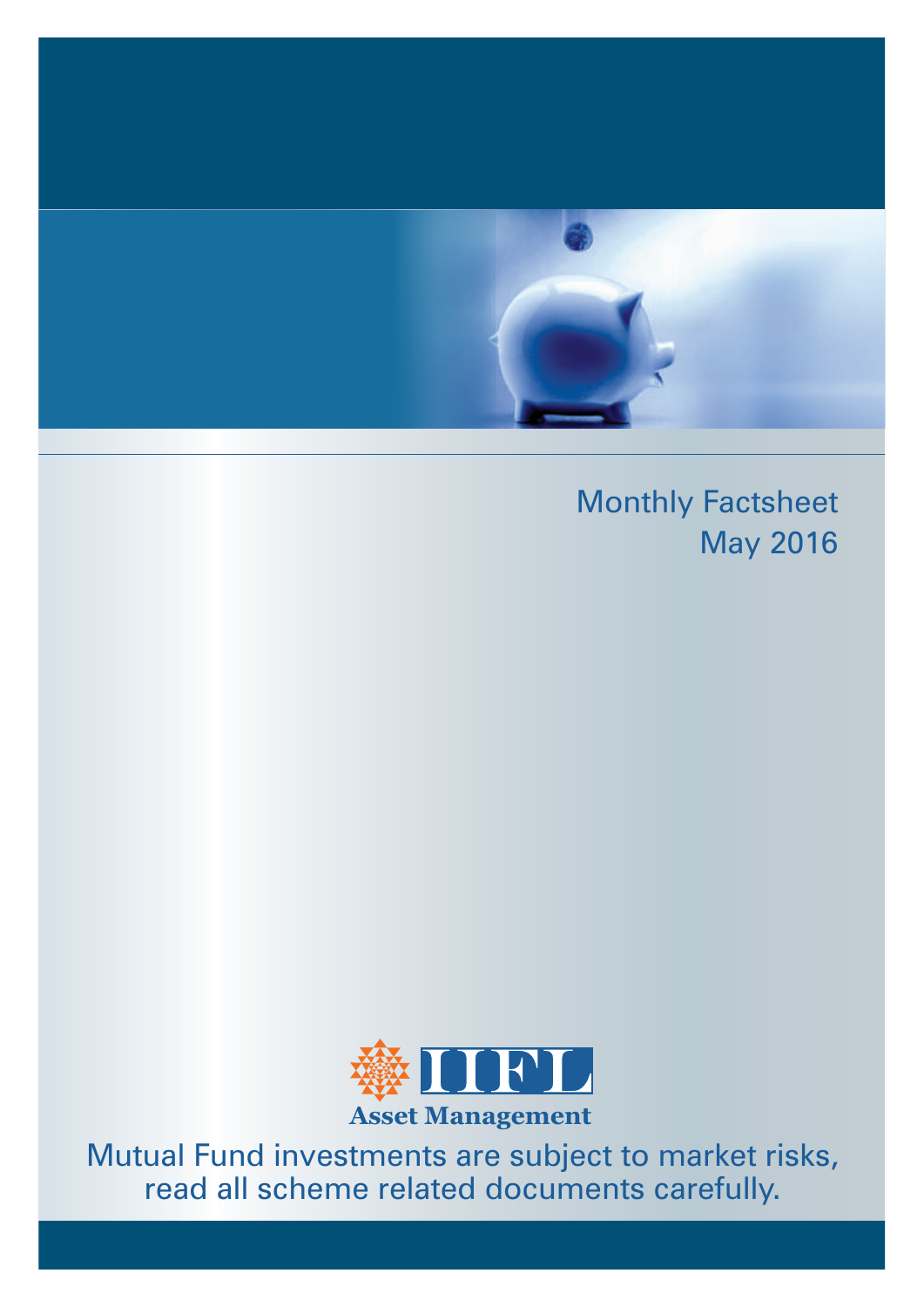

### **Macro Economy & Event Update**

May was a mixed bag for markets as U.S. and Europe gained, while most of Asia declined. India and Japan bucked the Asian trend to end the month in gains. Weak Chinese economic data was the major drag on Asian bourses as it made investors anxious about the health of the global economy. Markets in the U.S. reacted to signals on which way the U.S. Federal Reserve (Fed) will go on interest rates. The uncertainty on Fed's stance also had a bearing on European markets among other things, but agreement on Greece's bailout nudged them higher. Stable crude oil prices lent support all over.

Indian equity markets touched the highest level since Jan 2016 as positive cues from European markets, stability in global crude oil prices, and prediction of above-normal monsoons boosted investor sentiment. A good monsoon could mean easing consumer price inflation and in turn further rate cut by the Reserve Bank of India (RBI). Encouraging earnings reports of a number of index heavyweights also helped markets gain.

Bond yields went up during the month after both wholesale price inflation and retail inflation increased in Apr leading to worries that RBI may not be able to ease its monetary policy as expected. Concerns that the U.S. Fed may raise interest rates in Jun also weighed on the market sentiment.

With the corporate result calendar for the Mar quarter approaching its end, investors will now shift focus to macroeconomic events. RBI's upcoming monetary policy review, will have a bearing on markets. While broader market expectations suggest that the central bank will keep its monetary policy on hold and focus more on improving liquidity and transmission of rate cuts. Central bank's guidance may provide some more cues on future policy actions. Monsoon will be an important factor in retail inflation outlook, which could determine RBI's interest rate decision. The U.S. Fed's monetary policy review, scheduled on Jun 14-15, is also expected to be a major trigger as there are worries that the Fed might raise interest rates. Investors will follow the final reading of Nikkei/Markit PMI survey in the manufacturing and services sectors of a number of countries to assess the strength of the global economy. Britain's Jun 23 vote on whether it will remain in the European Union could lead to some global financial volatility.

Apart from this, movement of the rupee against the US dollar, crude oil and commodity prices, and other macroeconomic data like inflation will remain in sharp focus.

### **Key Economic Indicators**

| <b>Indicators</b> | <b>Current</b> | <b>Previous</b> |
|-------------------|----------------|-----------------|
| WPI(Apr-16)       | 0.34%          | $-0.85%$        |
| $IP(Mar-16)$      | 0.10%          | 2.00%           |
| CPI(Apr-16)       | 5.39%          | 4.83%           |

**Source: Reuters**

### **Event Update**

### India's fourth quarter GDP growth stood at 7.9%, while **full year figure came in at 7.6%**

Government data showed that growth rate of the Indian economy accelerated to 7.9% in the fourth quarter of FY16 from a downwardly revised growth rate of 7.2% (earlier 7.3%) in the previous quarter. Growth for FY16 stood at 7.6%.

Growth in the first quarter of FY16 was revised down to 7.5% from 7.6%, while that in the second quarter was revised down to 7.6% from 7.7%. Agriculture output grew 2.3% during the fourth quarter as against a contraction of 1.7% in same quarter last fiscal. The manufacturing sector grew 9.3% compared with the 6.6% increase in the same quarter of the previous year.

### **Government achieves fiscal deficit target of 3.9% of GDP in 2015-16**

Government data showed that fiscal deficit in Apr 2016 came in at Rs. 1.37 lakh crore, making up for 25.7% of the budget estimate for FY17. Fiscal deficit in FY16 stands at 3.9% of GDP as estimated both in the budget estimate and revised estimate of 2015-16. This is better than the fiscal deficit of 4.1% in FY15 and 4.7% in Fy14.

Total expenditure of the government in Apr stood at Rs. 1.62 lakh crore, or 8.2% of the budget estimate, while the total revenue collection was Rs. 22,075 crore, or 1.6% of the estimate. The revenue deficit during Apr was Rs. 1.19 lakh crore, or 33.6% of the budget estimate. Planned expenditure stood at Rs. 45,543 crore, while non-plan expenditure stood at Rs. 1,16,442 crore.

### **Core sector output rose for the fifth consecutive month in Apr**

Government data showed that the core sector output rose for the fifth consecutive month in Apr 2016 with a growth of 8.5% during the month under review, compared with a contraction of 0.2% in the same period of the previous year. Core sector output growth was 6.4% in the previous month.

### The improvement can be attributed to increase of 17.9% and

14.7% in the refinery products sector and the electricity sector, respectively, marking the highest rate of growth over the year. The cumulative growth recorded in FY16 stood at 2.7% compared with 4.5% in the previous fiscal.

### **Domestic inflationary pressures increased in Apr**

Government data showed that Consumer Price Index (CPI) based inflation rose to 5.39% in Apr 2016 from 4.83% in Mar 2016 and 4.87% in the same month of the previous year. The consumer food price index also grew subsequently to 6.32% in Apr from 5.21% in Mar and 5.11% in the same period of the previous year. CPI under the pulses category stood at 34.13% in Apr, while that under fuel and light stood at 3.03%.

Wholesale Price Index (WPI) based inflation stood at 0.34% in Apr 2016, rising for the first time in the past 18 months. WPI fell 0.85% in Mar 2016, while it had contracted 2.43% in Mar 2015.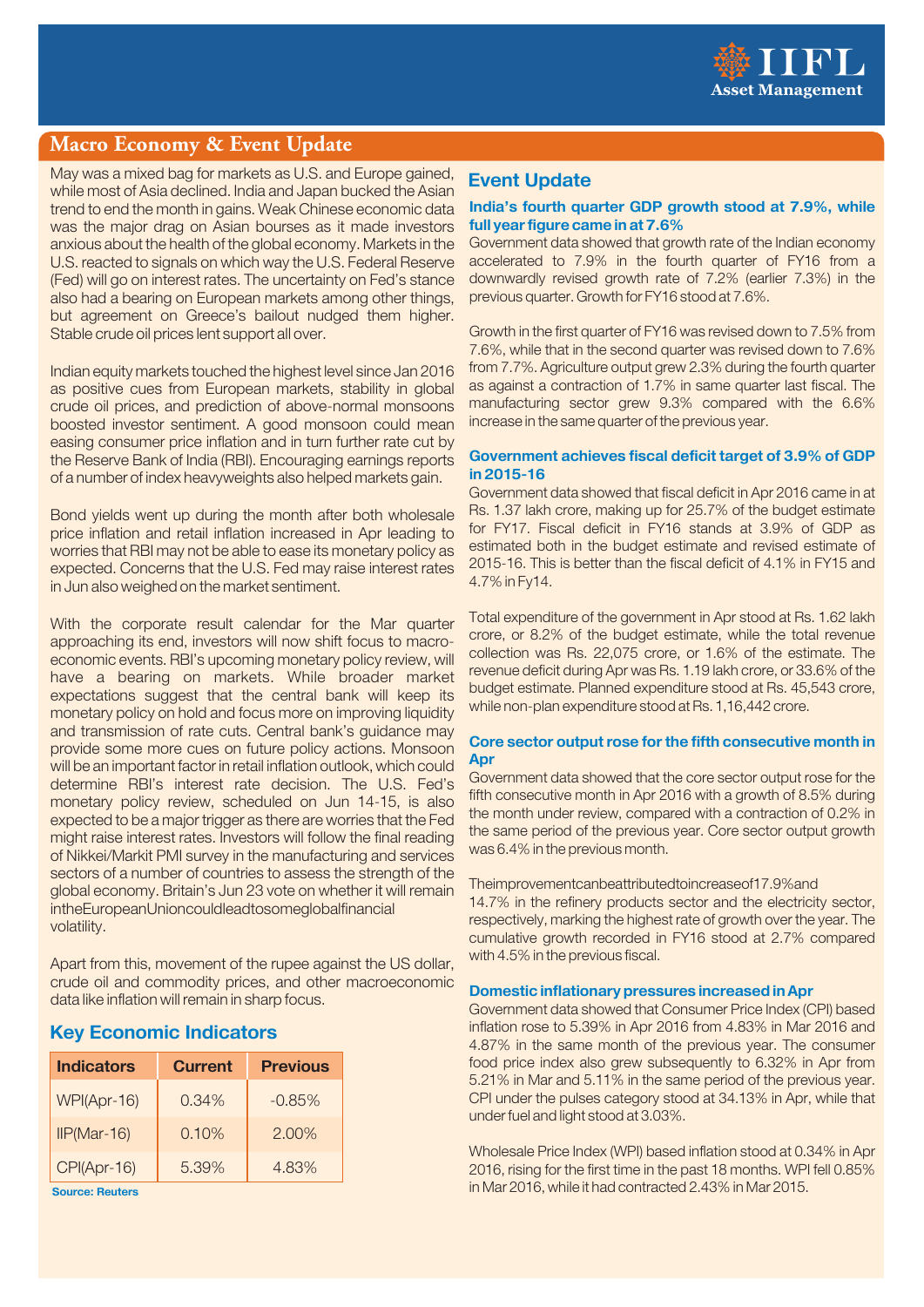

### **Equity Market**

Indian equity markets increased during the month with Sensex and Nifty 50 touching the highest level since Jan 2016. Positive cues from European markets, coupled with stability in the global crude oil prices, boosted investor sentiments. Prediction of above-normal monsoons by a private weather forecaster led to expectation of easing consumer price inflation, which in turn renewed hopes of further rate cut by RBI. Encouraging corporate earnings reports of a number of index heavyweights buoyed investor sentiment.

On the BSE sectoral front, majority of the indices closed in the green. S&P BSE Capital Goods was the top gainer, up 9.56%, followed by S&P BSE Bankex and S&P BSE Auto, which went up 5.22% and 4.84%, respectively.

U.S. markets remained subdued during most part of the month as mixed U.S. economic data kept investors guessing whether the Fed would raise interest rates in Jun. Uncertainty deepened after Fed president said that the likelihood of Britain leaving the European Union may complicate the Fed's decision to raise interest rates. Towards month-end, investors took positive cues from the major breakthrough in talks between euro zone finance ministers and Greece to unlock 10.3 billion euros in new bailout loans. Upwardly revision of U.S.' first quarter GDP also helped the bourses gain.

Initially, European markets traded lower on global slow-down concerns following weak manufacturing data from China. Bourses witnessed more pressure after the Bank of England (BoE) unanimously kept interest rates steady and lowered its economic growth forecast. Uncertainty over the U.S. central bank's stance of interest rate hike in Jun also kept investors wary. Towards the end, the trend reversed as latest polls showed a surge in support for the U.K. to remain a member of the EU. Easing concerns over the debt situation in Greece also supported gains.

Majority of the Asian bourses closed in the red. Asian bourses started on a weak note following disappointing Chinese economic data. Weak economic data from other countries and uncertainty over U.S. Fed's stance on interest rate hike also put pressure on sentiment. Japanese market bucked the trend following better than expected GDP data and other improved key data. Sentiments also got support on expectations of more stimulus measures by the Japanese government. Towards the end, euro zone finance ministers' decision to disburse new bailout loans for Greece and steady crude oil prices cushioned the fall.

### **Market Outlook**

With the corporate result calendar for the Mar quarter approaching its end, with a sign of growth picking up market will now shift focus to macro-economic events. RBI's upcoming monetary policy review, will have a bearing on markets. Globally, the U.S. Fed's stance on interest rate hike in the upcoming FOMC meeting, scheduled , will be keenly followed.

### **Domestic Indices Performance**

| <b>Domestic Indices</b>            | 31-May-16 | 29-Apr-16 | Chg % | YTD%    |
|------------------------------------|-----------|-----------|-------|---------|
| <b>S&amp;P BSE Sensex</b>          | 26,668    | 25,607    | 4.14  | 1.94    |
| Nifty 50                           | 8,160     | 7,850     | 3.95  | 2.47    |
| <b>S&amp;P BSE 200</b>             | 3.443     | 3.322     | 3.65  | 1.53    |
| <b>Nifty Free Float Midcap 100</b> | 13,293    | 13,195    | 0.74  | $-1.83$ |
| <b>Nifty Div Opp 50</b>            | 1,878     | 1,853     | 1.35  | $-2.12$ |
| <b>S&amp;P BSE Smallcap</b>        | 11,142    | 11,021    | 1.11  | $-6.69$ |

### **Global Indices Performance**

| <b>Global Indices</b> | 31-May-16 | 29-Apr-16 | Chg %   | <b>YTD</b> |
|-----------------------|-----------|-----------|---------|------------|
| <b>Dow Jones</b>      | 17,787    | 17,774    | 0.08    | 3.72       |
| <b>FTSE</b>           | 6,231     | 6,242     | $-0.18$ | 2.25       |
| <b>CAC</b>            | 4.506     | 4.429     | 1.73    | $-0.37$    |
| <b>Hang Seng</b>      | 20,815    | 21,067    | $-1.20$ | $-2.40$    |
| <b>Shanghai</b>       | 2,917     | 2,938     | $-0.74$ | $-11.52$   |

### **Sectoral Performance (Monthly returns %)**





### **Institutional Flows (Equity) As on May 31, 2016**

| (INR Cr)         | Purchases | <b>Sales</b> | <b>Net</b> | Y I D  |
|------------------|-----------|--------------|------------|--------|
| <b>FII Flows</b> | 81,170    | 79,347       | 1,823      | 14,733 |
| <b>MF Flows</b>  | 24,055    | 17,259       | 6,79       | 59,295 |
| <b>DII Flows</b> | 40,800    | 33,658       | 7,143      | 11,507 |

Source: Reuters, SEBI & IIFL Research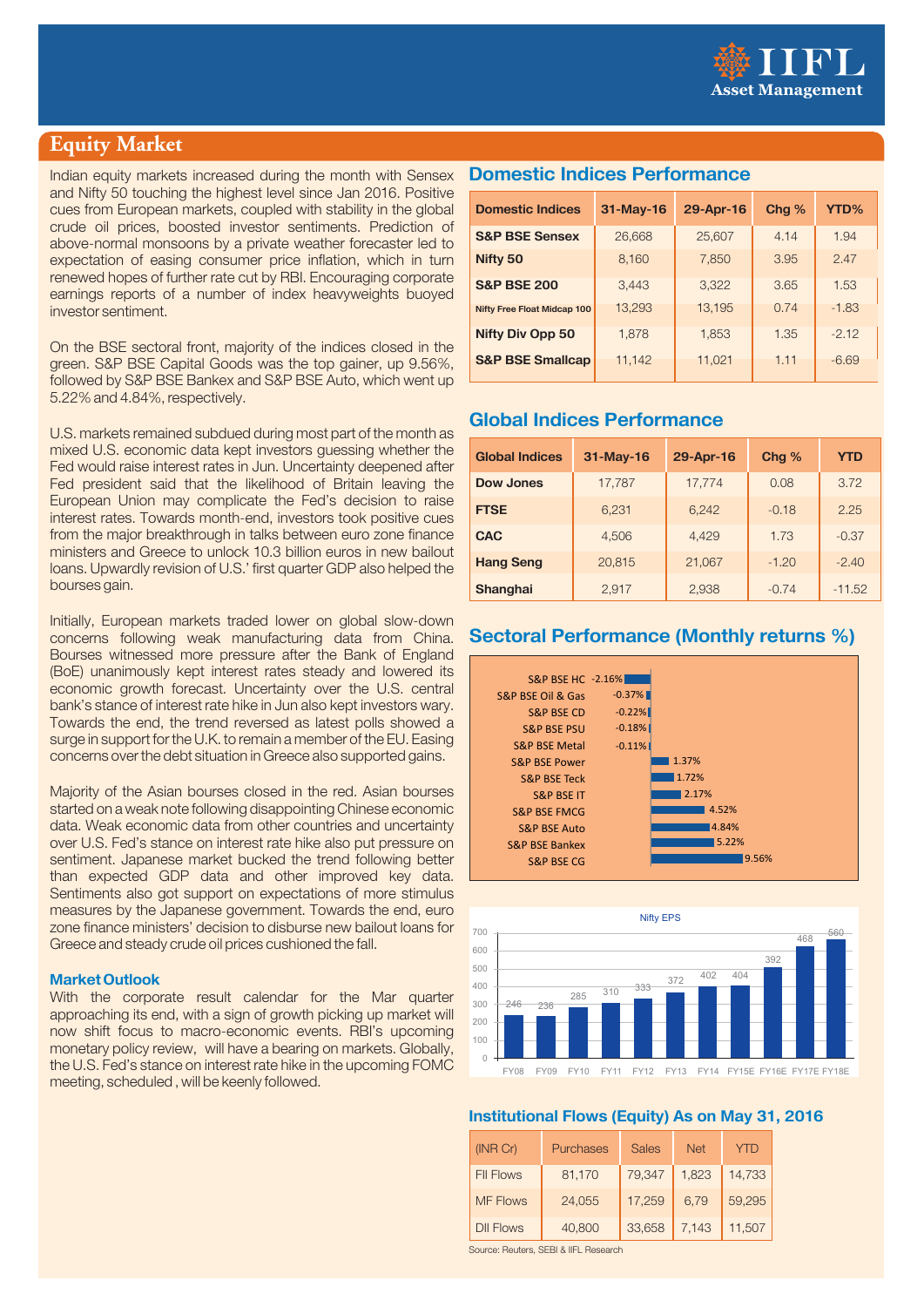

### **Debt Market**

Bond yields traded in a tight range and went up during the month. Yields increased after both wholesale price inflation and retail inflation inched up in Apr leading to worries that RBI may not be able to ease its monetary policy as expected. Concerns that the U.S. Fed may raise interest rates in Jun also weighed on the market sentiment.

Yield on gilt securities (annualized) increased across 8 years to 14 years maturities in the range of 2 bps to 7 bps and remained unchanged across 19 years to 30 years maturities. Yield fell across the remaining maturities in the range of 1 bps to 4 bps. Corporate bond yields also increased across maturities in the range of 3 bps to 13 bps. The minimum increase was witnessed across 5- and 6-year papers and the maximum on 1-year paper. Difference in spread between AAA corporate bond and gilt expanded across maturities in the range of 1 bps to 14 bps. The minimum expansion was witnessed on 10-year maturity and the maximum on 1-year paper.

### **Market Outlook**

Market participants may look ahead to RBI's second bimonthly monetary policy review .The U.S. Fed's monetary policy review later during the month is also expected to be a major trigger. Apart from this, movement of the rupee against the US dollar, crude oil and commodity prices, arrival of monsoons and other macroeconomic data like inflation and Index of Industrial Production will also remain in sharp focus.

### **Currency and Commodity Market**

Rupee touched its lowest level in more than two months against the U.S. dollar. It fell after Nikkei manufacturing purchasing managers' index decreased to a four-month-low level in Apr. Dollar demand from banks and importers along with growing concerns over an imminent rate hike by the U.S. Fed hit the rupee further. However, losses were restricted due to gains in domestic equity markets and sale of the greenback by foreign banks and some companies.

Brent crude prices fell initially amid concerns over supply glut as Organisation of Petroleum Exporting Countries members **Event Calendar** raised monthly oil output for Apr. However, brent crude prices surpassed the \$50 per barrel level as escalating tensions in Libya and a massive wildfire in the Canadian oil city of Fort McMurray hindered production. Prices nudged higher as a report from the U.S. Energy Information Administration indicated a positive outlook on increasing fuel consumption in 2016. However, gains were restricted as Iran refused to freeze oil output.

### **10-Year Benchmark Bond (7.59% GS 2026) Movement**



*Source: Reuters*

### **Spread Movement**

| <b>Spreads</b>        |      | <b>AAA</b> | $AA+$ | AA  | AA- |
|-----------------------|------|------------|-------|-----|-----|
|                       | 1 Yr | 55         | 69    | 92  | 118 |
| 31-May-16             | 3 Yr | 59         | 79    | 101 | 127 |
|                       | 5 Yr | 48         | 66    | 88  | 119 |
|                       | 1 Yr | 42         | 63    | 83  | 111 |
| <b>Previous Month</b> | 3 Yr | 49         | 82    | 102 | 132 |
|                       | 5 Yr | 43         | 66    | 88  | 119 |
| Source: Reuters       |      |            |       |     |     |

| Yield $(%)$                   | 31-May-16 | <b>29-April-16</b> |
|-------------------------------|-----------|--------------------|
| 10 Year G-Sec                 | 7.47      | 7.44               |
| 5 Year G-Sec                  | 7.44      | 7.47               |
| <b>Certificate of Deposit</b> |           |                    |
| 3-Month                       | 7.20      | 7.32               |
| 6-Month                       | 7.29      | 7.38               |
| 12-Month                      | 7.48      | 7.46               |
| <b>Commercial Papers</b>      |           |                    |
| 3-Month                       | 7.98      | 8.16               |
| 6-Month                       | 8.20      | 8.28               |
| 12-Month                      | 8.32      | 8.34               |

| <b>Release Date</b> | <b>Event</b>                           | <b>Country</b> |
|---------------------|----------------------------------------|----------------|
| $07 - Jun-16$       | <b>RBI Monetary Policy Review</b>      | India          |
| $08 - Jun - 16$     | ChinaTrade Balance                     | China          |
| $15 -$ Jun-16       | U.S. Federal Reserve Monetary Policy   | U.S.           |
| $16 -$ Jun-16       | <b>Bank of Japan Monetary Policy</b>   | Japan          |
| $16 -$ Jun-16       | <b>Bank of England Monetary Policy</b> | <b>Britain</b> |

Source : ICRA online Ltd.,IIFL Research.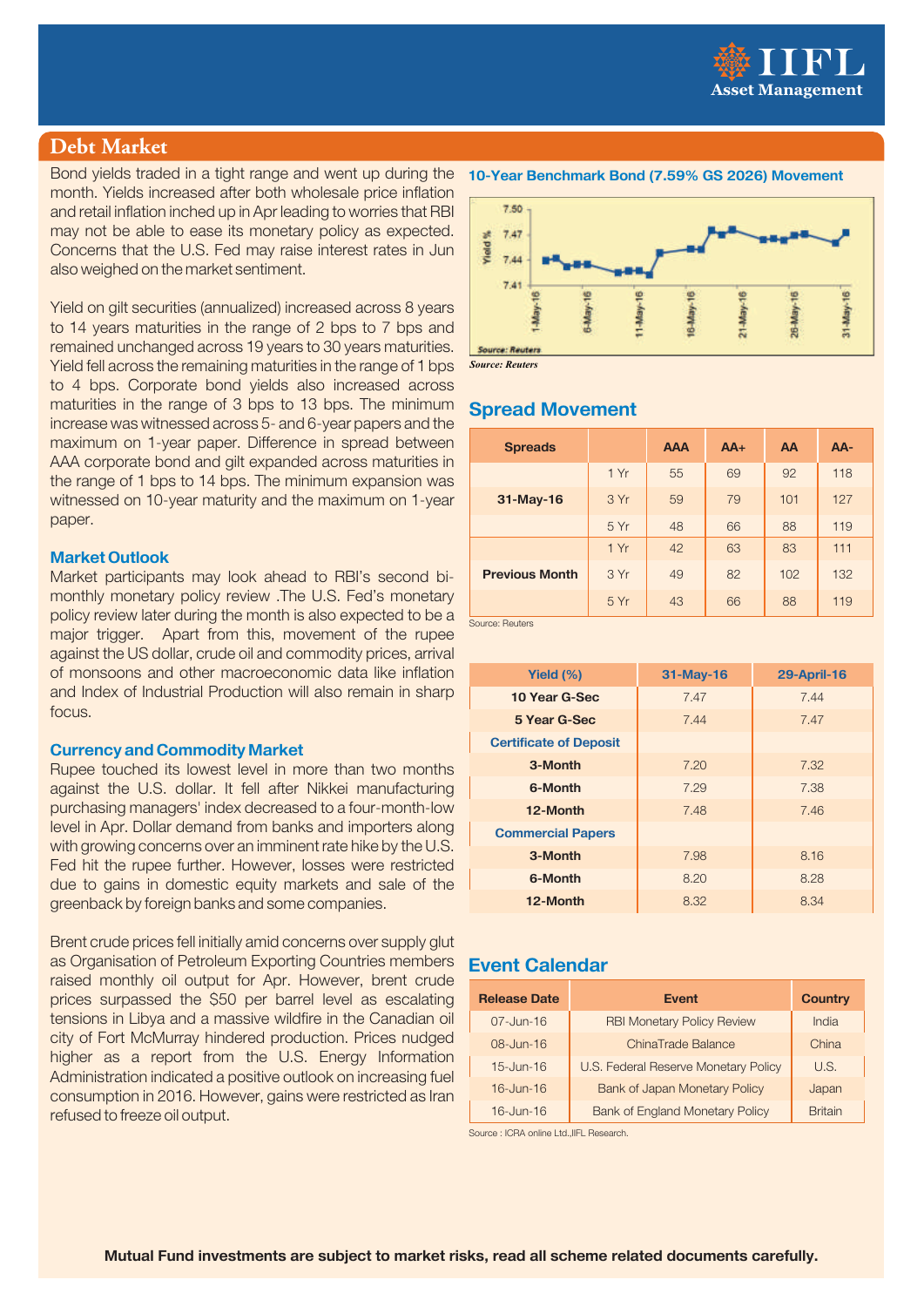# **An Open-ended Equity Scheme Asset Management**

**Modera High tely**

**High**

### **This product is suitable for investors who are seeking\***

- **capital appreciation over long term;**
- **Investment predominantly in equity and equity related instruments.**

\*Investors should consult their financial advisers if in doubt about whether the product is suitable for them.

### **Scheme Details**

| NAV (31-05-2016):                                                    |                  |
|----------------------------------------------------------------------|------------------|
| <b>Requiar Plan Growth option : <math>\bar{\tau}</math> 10.7890</b>  |                  |
| <b>Reqular Plan Dividend option: <math>\bar{\tau}</math> 10.7890</b> |                  |
| <b>Direct Plan Growth option</b>                                     | : ₹10.9930       |
| <b>Direct Plan Dividend option</b>                                   | : ₹10.9930       |
| Date of allotment                                                    | : Oct 30, 2014   |
| <b>Net AUM</b>                                                       | $: ₹164491$ akhs |
| <b>Avg. Monthly AUM</b>                                              | $: ₹160921$ akhs |

### **Load Structure:**

**Entry Load:** Nil; **Exit Load:** Nil

#### **Minimum application :**

₹5000 and in multiples of ₹100 thereafter. Monthly SIP option: ₹1000 per month for a minimum period of six months.

Quarterly SIP option: ₹1500 per quarter for a minimum period of 4 quarters.

| <b>Plans offered</b><br><b>Options offered</b> | : Regular plan &<br>Direct plan.<br>: Growth & Dividend<br>option. |
|------------------------------------------------|--------------------------------------------------------------------|
| <b>Total Expense Ratio:</b>                    |                                                                    |
| <b>Regular Plan</b>                            | 1.10% p.a.                                                         |
| <b>Direct Plan</b>                             | $1.00\%$ p.a.                                                      |

## based on 1 year monthly data

**Bloomberg code:** IIFGRRG IN

#### **SIP Performance**

| <b>Particular</b>                | 1 Year    | <b>SI</b> |
|----------------------------------|-----------|-----------|
| <b>Total Amount invested</b>     | 120000    | 170000    |
| Market Value as on 31-March-2016 | 115027    | 161131    |
| Return                           | $-7.60%$  | $-6.98%$  |
| Benchmark Returns ^              | $-7.07\%$ | $-7.48%$  |
| Additional Benchmark Returns S   | $-8.21%$  | $-8.57%$  |

#### ^CNX Nifty, \$ S&P Sensex

Above returns are calculated assuming investment of 10,000/- on the 1st working day of every month. CAGR return are computed afeter accounting for the cash flow by using XIRR method (investment internal rate of return) for Regular Plan - Growth option.The above investment simulation is for illustrative purposes only and should not be construed as a promise on minimum returns and safeguard of capital.

### **About the Scheme**

**Objective:** The investment objective of the scheme is to generate long term capital appreciation for investors from a portfolio of equity and equity related securities. However there can be no assurance or guarantee that the investment objective of the scheme would be achieved.

**Moderately Low**

**Low**

#### **Benchmark:** Nifty 50

**Fund Manager:** Mr. Bandi, aged 37 years, is a Science graduate and a Chartered Accountant with 15 years of experience in the financial services industry. Mr.Bandi has been managing fund since its inception.

### **Top 15 Holdings as on May 31, 2016**

| Name of Instrument                     | Industry                     | % to Net Assets |
|----------------------------------------|------------------------------|-----------------|
| <b>HDFC Bank Limited</b>               | <b>Banks</b>                 | 9.70%           |
| Bajaj Finance Limited                  | Finance                      | 7.79%           |
| <b>Tata Motors Ltd DVR Shares</b>      | Auto                         | 7.19%           |
| Castrol India Limited                  | <b>Petroleum Products</b>    | 7.15%           |
| <b>HCL Technologies Limited</b>        | Software                     | 6.25%           |
| <b>Tech Mahindra Limited</b>           | Software                     | 6.17%           |
| InterGlobe Aviation Limited            | Transportation               | 6.14%           |
| Kansai Nerolac Paints Limited          | <b>Consumer Non Durables</b> | 5.43%           |
| Muthoot Finance Limited                | Finance                      | 5.22%           |
| The Federal Bank Limited               | <b>Banks</b>                 | 4.77%           |
| Grasim Industries Limited              | Cement                       | 4.57%           |
| Bajaj Finserv Limited                  | Finance                      | 4.47%           |
| Sun Pharmaceuticals Industries Limited | Pharmaceuticals              | 3.99%           |
| Britannia Industries Limited           | <b>Consumer Non Durables</b> | 3.95%           |
| Maruti Suzuki India Limited            | Auto                         | 3.29%           |
| Top 15 Equity Holding                  |                              | 86.08%          |
| <b>Total Equity Holding</b>            |                              | 95.23%          |
| Net Cash & Cash Equivalent             |                              | 4.77%           |
| <b>Total</b>                           |                              | 100%            |



\*Industry allocations as per AMFI classifications.

| <b>Scheme Performance</b>              |                         |                               |            |
|----------------------------------------|-------------------------|-------------------------------|------------|
|                                        | 31 Mar 2015-31 Mar 2016 | <b>Since Inception CAGR\$</b> | <b>PTP</b> |
| IFL India Growth Fund - (Regular Plan) | $-6.54%$                | 1.06%                         | 10151      |
| IFL India Growth Fund - (Direct Plan)  | $-5.37\%$               | 2.33%                         | 10333      |
| Benchmark*                             | $-8.86\%$               | $-3.74%$                      | 9473       |
| Additional Benchmark**                 | $-9.36%$                | $-5.21%$                      | 9267       |

As on March 31,2016

Point to Point (PTP) returns in INR is based on standard investment of INR 10,000 made on the <sup>s</sup>inception date 30-Oct-2014 \* Nifty 50,\*\* S&P BSE Sensex

**IIFL Nifty fund has been merged into IIFL India Growth Fund w.e.f. 24-July-2015.**

**IIFL Dividend Opportunities Index Fund fund has been merged into IIFL India Growth Fund w.e.f. 06-April-2015**

**Mutual Fund investments are subject to market risks, read all scheme related documents carefully.**

Investors understand that the principal will be at moderately high risk **LOW HIGH**

**Moderate**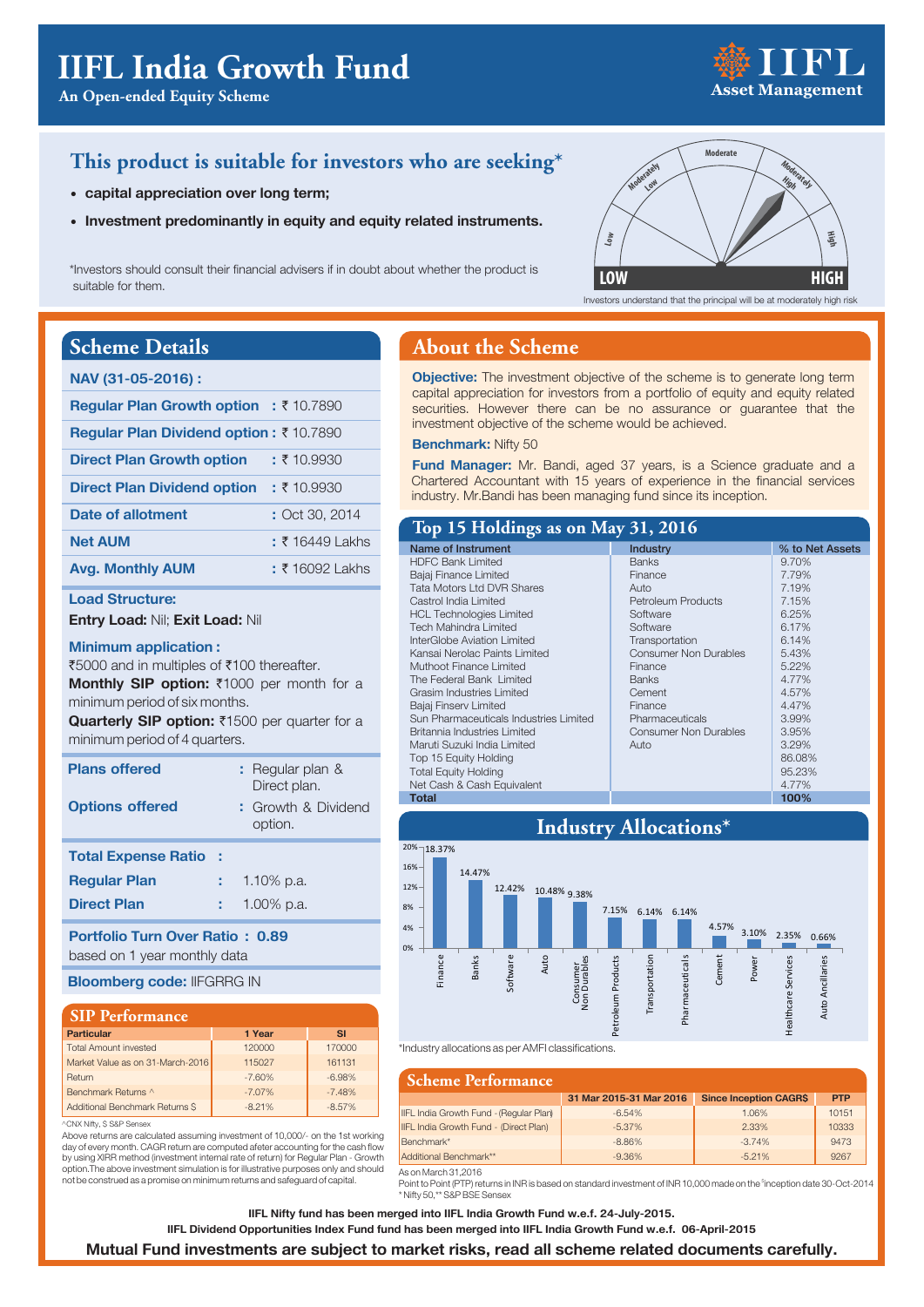# **IIFL Dynamic Bond Fund**

**An Open ended Income Scheme**

# **Asset Management**

### **This product is suitable for investors who are seeking\***

- **Income and long term gains**
- **Investment in a range of debt and money market instruments of various maturities;**

\*Investors should consult their financial advisers if in doubt about whether the product is suitable for them.

### **Scheme Details**

| <b>OCHUML D'UGHS</b>                                                                                                                                                                             |                     |                            |  |  |
|--------------------------------------------------------------------------------------------------------------------------------------------------------------------------------------------------|---------------------|----------------------------|--|--|
| NAV (31-5-2016):                                                                                                                                                                                 |                     |                            |  |  |
| <b>Regular Plan Growth</b><br>₹12.2831<br>ŧ.                                                                                                                                                     |                     |                            |  |  |
| <b>Regular Plan Bonus</b>                                                                                                                                                                        | ₹12.2831<br>۰       |                            |  |  |
| <b>Direct Plan Growth</b>                                                                                                                                                                        | $\pm 712.4654$      |                            |  |  |
| <b>Dividend option</b>                                                                                                                                                                           | <b>Regular Plan</b> | <b>Direct Plan</b>         |  |  |
| <b>Monthly</b>                                                                                                                                                                                   | ₹ 11.1223           | ₹ 11.2993                  |  |  |
| <b>Quarterly</b>                                                                                                                                                                                 | ₹ 11.8531           |                            |  |  |
| <b>Half yearly</b>                                                                                                                                                                               | ₹ 11.8531           |                            |  |  |
| Note: Bonus plan and Monthly & Half yearly Dividend payout options are<br>discontinued no new ivestors can invest in the said option, existing<br>investors remain invested in the said options. |                     |                            |  |  |
| Date of allotment                                                                                                                                                                                |                     | June 24, 2013              |  |  |
| <b>Net AUM</b>                                                                                                                                                                                   |                     | $\overline{z}$ 2141   akhs |  |  |
| <b>Avg. Monthly AUM</b>                                                                                                                                                                          | t.                  | ₹ 2136 Lakhs               |  |  |
| <b>Dematerialization: D-mat option available</b>                                                                                                                                                 |                     |                            |  |  |
| <b>Load Structure:</b>                                                                                                                                                                           |                     |                            |  |  |
| <b>Entry Load: Nil,</b>                                                                                                                                                                          |                     |                            |  |  |
| <b>Exit Load: Nil</b>                                                                                                                                                                            |                     |                            |  |  |
| <b>Exit Load (For SIP): Nil</b>                                                                                                                                                                  |                     |                            |  |  |
| <b>Plans offered:</b> Regular Plan and Direct Plan                                                                                                                                               |                     |                            |  |  |
| <b>Options offered (Under each plan): Dividend</b><br>& Growth                                                                                                                                   |                     |                            |  |  |
| <b>Minimum Application Amount:</b>                                                                                                                                                               |                     |                            |  |  |
| ₹10,000 and in multiples of ₹100 thereafter.                                                                                                                                                     |                     |                            |  |  |
| Systematic Investment Plan (SIP) availed.                                                                                                                                                        |                     |                            |  |  |

**Monthly option- ₹1000 per month for a minimum** period of six months.

**Quarterly Option - ₹1500 per quarter for a** minimum period of 4 quarters.

### **Total Expense Ratio :**

Regular Plan : 0.94 % p.a.

Direct Plan : 0.44 % p.a.

### **Asset Allocation :**

Debt Market Instruments : 0% - 100% Money Market Instruments : 0% - 100%

| <b>YTM</b>                          | $: 7.73\%$     |
|-------------------------------------|----------------|
| <b>Modified Duration : 0.24 Yrs</b> |                |
| <b>Average Maturity : 0.26 Yrs</b>  |                |
| <b>Bloomberg code</b>               | $:$ IIFDBDB IN |

### **About the Scheme**

**Objective :** The investment objective of the scheme is to generate income and long **Benchmark :**  CRISIL Composite Bond Fund Index. term gains by investing in a range of debt and money market instruments of various maturities. The scheme will seek to flexibly manage its investment across the maturity spectrum with a view to optimize the risk return proposition for the investors.

### **Fund Manager: Mr. Mohit Mehra**

Mr. Mehra, aged 28 years, is MBA (Information Technology) & MBA-(Global -Investment Banking and Wealth Management). He has 5 Year experience including portfolio advisory & analysis of Fixed income, equity, real estate, Business Analysis (Accounting ,Trading and Risk Management Application Developments) etc. Prior to joining IIFL ,he was associated with Parsons Brinckerhoff International INC.at Doha

Mr. Mehra has been Managing the current Fund since 1-Apr-2016

### **Holding as on May 31, 2016**

| <b>Certificate of Deposit</b>                      |                |         |
|----------------------------------------------------|----------------|---------|
| <b>HDFC Bank Limited</b>                           | $CARE A1+$     | 9.26%   |
| IndusInd Bank Limited                              | CRISIL A1+     | 9.25%   |
| <b>Commercial Paper</b>                            |                |         |
| Godrej Industries Limited                          | $ICRAA1+$      | 9.31%   |
| <b>Tata Steel Limited</b>                          | $FITCH A1+$    | 9.31%   |
| Export Import Bank of India                        | $CRISIL A1+$   | 9.29%   |
| Housing Development Finance Corporation Limite     | $CRISIL A1+$   | 9.24%   |
| <b>Power Finance Corporation Limited</b>           | CRISIL A1+     | 9.22%   |
| Axis Finance Limited                               | $FITCH A1+$    | 9.21%   |
| <b>Piramal Enterprises Limited</b>                 | $ICRAA1+$      | 9.20%   |
| <b>BONDS &amp; NCDs</b>                            |                |         |
| <b>ECL Finance Ltd</b>                             | <b>ICRA AA</b> | 9.78%   |
| <b>CBLO / Reverse Repo &amp; Net Current Asset</b> |                | 6.93%   |
| <b>Total</b>                                       |                | 100.00% |

#### **Indices 31 Mar 2015 - 31 Mar 2014 - Since Inception PTP Return 31 Mar 2016 31 Mar 2015 CAGR\$ (INR)** IIFL Dynamic Bond Fund-Regular plan 6.06% 16.09% 7.26% 12144 IIFL Dynamic Bond Fund-Direct plan 6.59% 16.67% 7.80% 12314 Benchmark\* 8.22% 14.55% 8.46% 12526 Additional Benchmark\*\* 7.95% 14.51% 6.29% 11843 **Scheme Performance**

As on March 31, 2016

\* Crisil Composite Bond Fund Index,\*\* Crisil 10 yr Gilt Index<br>Point to Point (PTP) returns in INR is based on standard investment of INR 10,000 made on the inception date<sup>s</sup>inception date 24-June-2013

| <b>IIFL Dynamic Bond Fund - Monthly Dividend Plan</b>                                                                                        |                                      |                                        |                                       | R |  |
|----------------------------------------------------------------------------------------------------------------------------------------------|--------------------------------------|----------------------------------------|---------------------------------------|---|--|
| <b>Date</b>                                                                                                                                  | <b>Gross Dividened</b><br>(Per Unit) | <b>CUM-NAV-</b><br><b>Regular Plan</b> | <b>CUM-NAV-</b><br><b>Direct Plan</b> |   |  |
| 29-Mar-16                                                                                                                                    | 0.05                                 | Rs. 11.1392                            | Rs. 11.3044                           |   |  |
| 26-Apr-16                                                                                                                                    | 0.05                                 | Rs. 11.1522                            | Rs. 11.3227                           |   |  |
| 31-May-16                                                                                                                                    | 0.05                                 | Rs. 11.1223                            | Rs. 11.3493                           |   |  |
| Dividend is gross dividend. To arrive at the net dividend payable for<br>corporatographen corporatojny ostorograpljoghlodividenddistribution |                                      |                                        |                                       |   |  |

corporate and non-corporate investors applicable dividend distribution tax, if any, needs to be adjusted respectively. Past performance may or may not be sustained in future. After payment of dividend the NA fallen to the extent of payout and distribution taxes if applicable. Month income is not assured and is subject to availability of distributable sur

| . .<br>93                                          | AA & Equivalent<br>9.78%   |  |  |
|----------------------------------------------------|----------------------------|--|--|
| le for                                             |                            |  |  |
| ay or<br>V has<br>onthlv                           | A1+ & Equivalent<br>83.29% |  |  |
| plus.                                              |                            |  |  |
| [FL Dynamic Bond Fund - Half Yearly Dividend Plan] |                            |  |  |

Net Cash & Equivalent 6.93%

**Rating Profile**

| <b>IIFL Dynamic Bond Fund - Quaterly Dividend Plan</b> |                                 |                                 |                | IIFL Dyna      |    |
|--------------------------------------------------------|---------------------------------|---------------------------------|----------------|----------------|----|
| Date                                                   | <b>Gross Dividened CUM -NAV</b> |                                 | <b>CUM-NAV</b> | Date           | IG |
|                                                        | (Per Unit)                      | <b>Regular Plan Direct Plan</b> |                |                |    |
| $6 -$ Apr $-15$                                        | 0.29                            | 11.7567                         | 11.8597        | $6 - Apr - 15$ |    |

**Pather CUM -NAV CUM-NAV**<br>**Pather Unit) Regular Plan Direct Plan Regular Plan Direct Plan** 0.29 11.7567 **IIFL Dynamic Bond Fund - Half Yearly Dividend Plan**

**IIFL Short term income fund has been merged into IIFL Dynamic bond fund w.e.f 22-Dec-2014**

**Mutual Fund investments are subject to market risks, read all scheme related documents carefully.**



Investors understand that the principal will be at moderate risk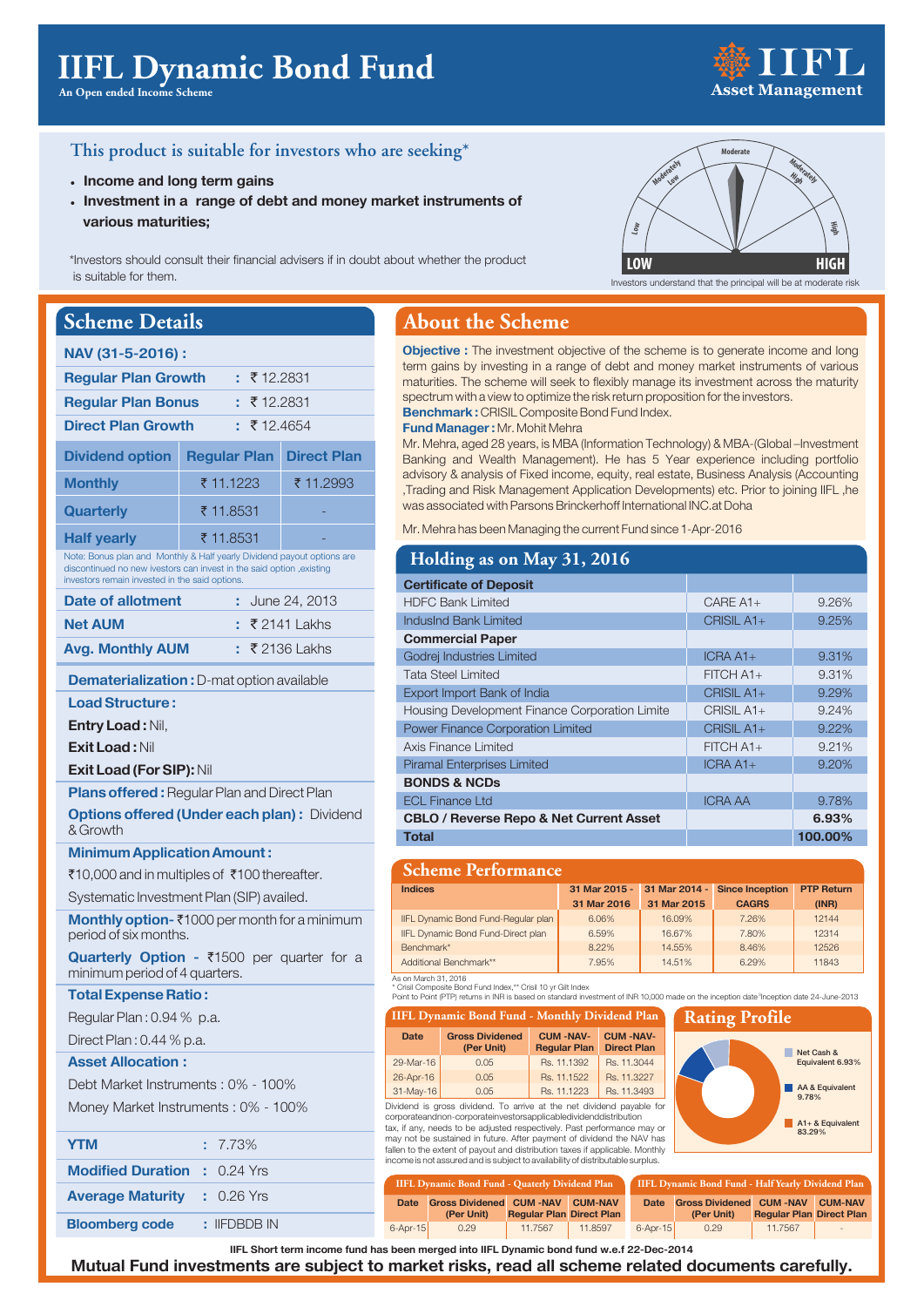# **IIFL Liquid Fund**

### **An Open-ended Liquid Scheme**

### **This product is suitable for investors who are seeking\***

- **Income over short term horizon**
- **Investments in money market and short term debt instruments, with maturity not exceeding 91 days;**
- \*Investors should consult their financial advisers if in doubt about whether the product is suitable for them.

### **Scheme Details**

| NAV (31-5-2016):           |                     |
|----------------------------|---------------------|
| <b>Regular Plan Growth</b> | : 71218.3419        |
| <b>Direct Plan Growth</b>  | : 719.9042          |
| <b>Dividend option</b>     | <b>Regular Plan</b> |
| <b>Daily Div. Reinv.</b>   | ₹ 1000.1392         |
| <b>Weekly</b>              | ₹ 1005.0000         |
| Date of allotment          | Nov. 13, 2013<br>٠. |
| <b>Net AUM</b>             | $: 7161831$ akhs    |
| <b>Avg. Monthly AUM</b>    | $\pm$ ₹ 20728 Lakhs |

### **Load Structure :**

**Entry Load :** Nil

**Exit Load :** Nil

**Plans offered:** Regular Plan and Direct Plan

**Options offered (Under each plan): Growth** Option & Dividend Option

### **Minimum Application Amount :**

New Purchase - ₹ 5,000 and in multiples of ₹ 100 thereafter Additional purchase -  $\bar{\tau}$  1000 and in multiples of ₹ 100 thereafter

### **Total Expense Ratio :** Regular Plan : 0.25 % p.a.

Direct Plan : 0.20 % p.a.

### **Asset Allocation :**

Money market and debt instruments with residual maturity up to 91days 0% - 100%.

| <b>YTM</b>                          | $: 7.59\%$ |
|-------------------------------------|------------|
| <b>Modified Duration : 0.09 yrs</b> |            |
| <b>Average Maturity : 0.10 Yrs</b>  |            |

### **Rating Profile**



### **About the Scheme**

**Objective:** To provide liquidity with reasonable returns commensurate with low risk through a portfolio of money market and debt securities with residual maturity of up to 91 days. However, there can be no assurance that the investment objective of the scheme will be achieved.

**Benchmark:** CRISIL Liquid Fund Index

**Fund Manager:** Mr Mohit Mehra

Mr. Mehra , aged 28 years , is MBA (Information Technology) & MBA-(Global Investment Banking and Wealth Management). He has 5 Years' experience including portfolio advisory & analysis of Fixed income, equity, real estate, Business Analysis (Accounting ,Trading and Risk Management Application Developments) etc. Prior to joining IIFL, he was associated with Parsons Brinckerhoff International INC. at Doha

Mr. Mehra has been managing the current Fund since 1-Apr-2016.

| Holdings as on May 31, 2016                     |              |         |
|-------------------------------------------------|--------------|---------|
| <b>Certificate of Deposit</b>                   |              |         |
| <b>HDFC Bank Limited</b>                        | $CARE A1+$   | 10.88%  |
| Axis Bank Limited                               | $CRISII A1+$ | 9.15%   |
| IndusInd Bank Limited                           | $CRISIL A1+$ | 6.00%   |
| IndusInd Bank Limited                           | CRISIL $A1+$ | 1.81%   |
| <b>Commercial Paper</b>                         |              |         |
| Godrej Industries Limited                       | $ICRAA1+$    | 10.95%  |
| Export Import Bank of India                     | $CRISII A1+$ | 6,10%   |
| L and T Fincorp Limited                         | $CARE A1+$   | 6.09%   |
| Kotak Mahindra Investments I td                 | $CRISIL A1+$ | 6.04%   |
| <b>Reliance Capital Limited</b>                 | $ICRAA1+$    | 6.01%   |
| Axis Finance Limited                            | $FITCH A1+$  | 4.82%   |
| Piramal Enterprises Limited                     | $ICRAA1+$    | 4.81%   |
| Larsen & Toubro Limited                         | $CRISII A1+$ | 3.05%   |
| Small Industries Dev Bank of India              | CRISIL A1+   | 3.05%   |
| <b>Tata Capital Housing Finance Ltd</b>         | $CRISII A1+$ | 3.03%   |
| Power Finance Corporation Limited               | CRISIL $A1+$ | 3.02%   |
| Piramal Enterprises Limited                     | $ICRA A1+$   | 3.02%   |
| Housing Development Finance Corporation Limited | $ICRAA1+$    | 3.01%   |
| Tata Steel Limited                              | $FITCH A1+$  | 1.82%   |
| Export Import Bank of India                     | CRISIL $A1+$ | 1.82%   |
| Housing Development Finance Corporation Limited | $CRISIL A1+$ | 1.81%   |
| <b>Power Finance Corporation Limited</b>        | CRISIL A1+   | 1.81%   |
| <b>CBLO &amp; Net Current Asset</b>             |              | 1.90%   |
| <b>Total</b>                                    |              | 100.00% |

#### **Indices 31 Mar 2015 - 31 Mar 2014 - Since Inception PTP Return 31 Mar 2016 31 Mar 2015 CAGR\$ (INR)** IIFL Liquid Fund-Regular plan 7.72% 8.39% 8.08% 12034 IIFL Liquid Fund-Direct plan 7.78% 8.45% 8.13% 12049 Benchmark\* 8.04% 8.98% 8.70% 12199 Additional Benchmark\*\* 1990 12150 12150 12150 12150 12150 12150 12150 12150 12150 **Scheme Performance**

As on March 31,2016

\*Crisil Liquid Fund Index,\*\*Crisil 91 Day T-Bill Index **|** Point to Point (PTP) returns in INR is based on standard investment of INR 10,000 made on the **|** Sinception date 13-Nov-2013



**LOW HIGH**

tors understand that the principal will be at Low



### **Mutual Fund investments are subject to market risks, read all scheme related documents carefully.**